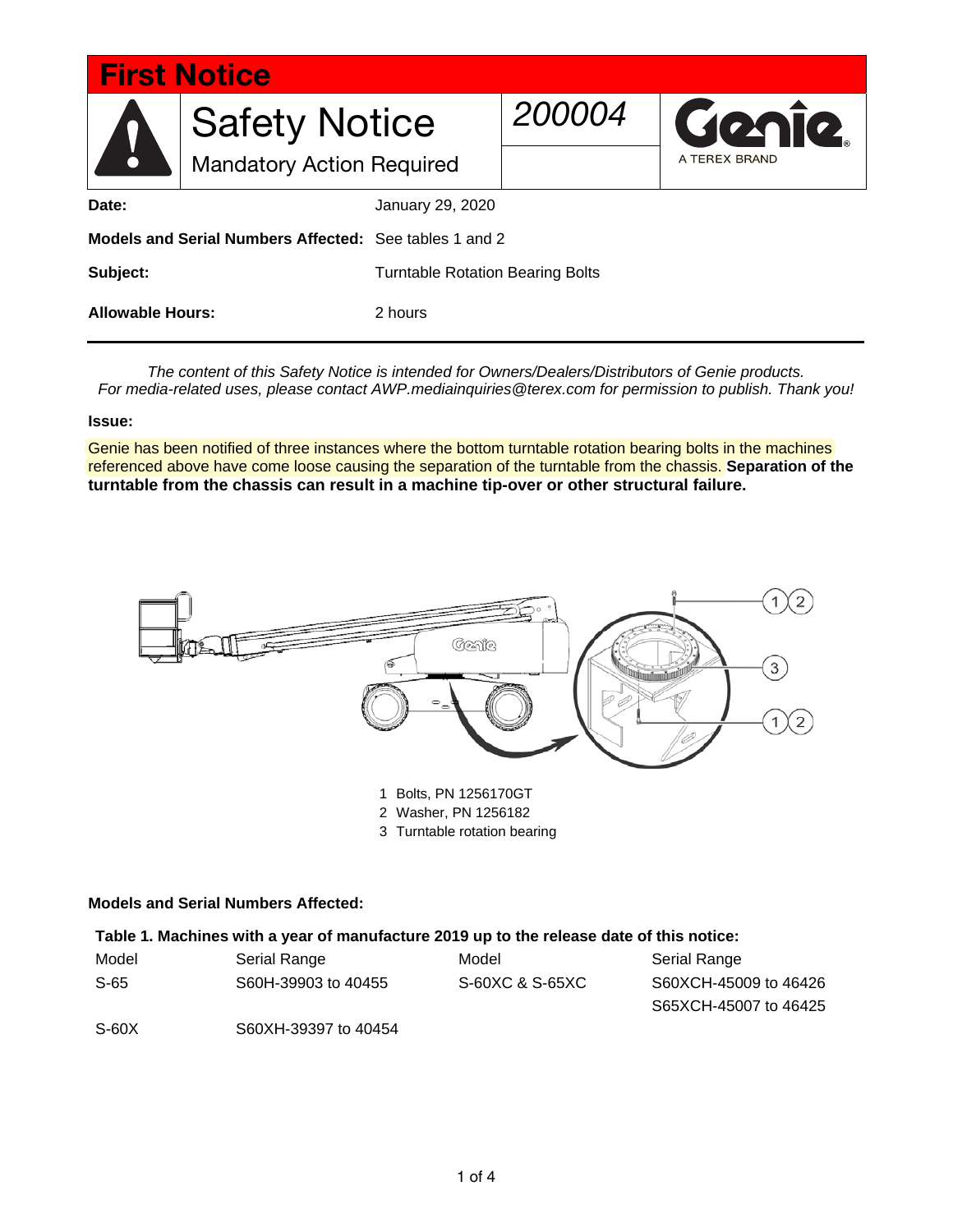# First Notice



Mandatory Action Required



### **Table 2. Machines with a year of manufacture between 2015 and 2018:**

| <b>Model</b> | <b>Serial Range</b>     | <b>Model</b>          | <b>Serial Range</b>     |
|--------------|-------------------------|-----------------------|-------------------------|
| $S-65$       | S6015H-35001 to 35031   | S-60 TRAX & S-65 TRAX | S60TX16H-35555 to 36014 |
|              | S6016H-35032 to 36172   |                       | S60TXH-36581 to 40150   |
|              | S60H-36400 to 40438     |                       | S60TX16H-35463 to 36161 |
|              |                         |                       | S60TXH-36437 to 40198   |
| $S-60X$      | S60X16H-35034 to 36171  |                       | S65TXH-40225 to 40225   |
|              | S60XH-36401 to 40456    |                       |                         |
| S-60XC &     |                         |                       |                         |
| $S-65XC$     | S60XC16H-35119 to 36114 |                       |                         |
|              | S60XCH-36472 to 45011   |                       |                         |
|              | S65XCH-45001 to 45010   |                       |                         |

#### **Action(s) Required:**

- 1 Locate the affected machines referenced above within your fleet.
- 2 **Machines with a year of manufacture 2019 up to the release date of this notice (see Table 1):**
	- Remove the machine from service.
	- Following the instructions starting on page 3, confirm that each turntable bearing bolt is torqued to specification.

The machines may only be returned to service after confirming the correct torque value for each bolt.

#### **Machines with a year of manufacture between 2015 and 2018 (see Table 2):**

- As soon as possible but no later than 30 days from receipt of this notice and following the instructions starting on page 3, confirm that each turntable bearing bolt is torqued to specification.
- 3 Return the machine to service.
- 4 Fill out and sign the attached completion form and return to Terex AWP Warranty Department or file a warranty claim online to verify that this Safety Notice has been completed.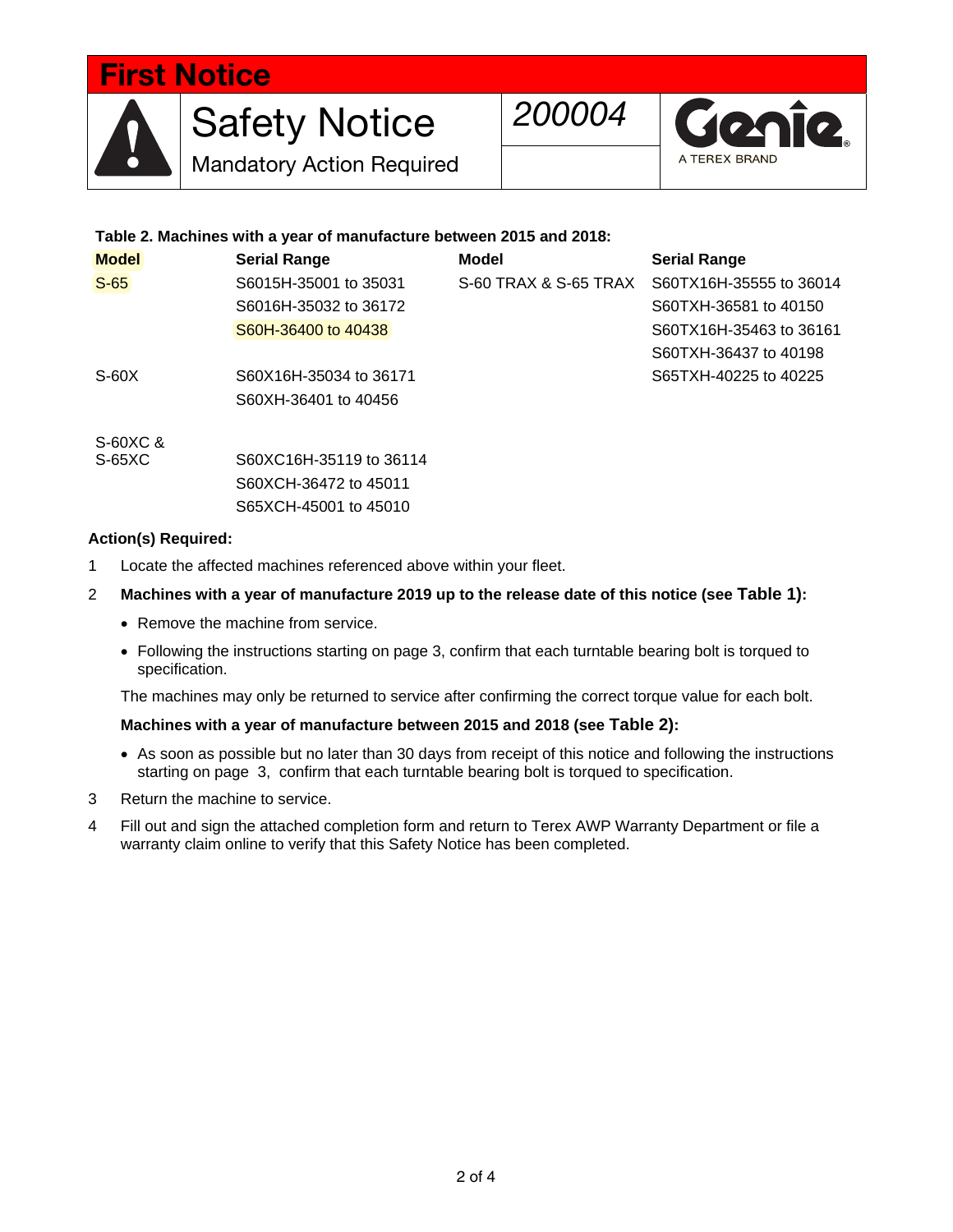# First Notice Safety Notice 200004<br>
Mandatory Action Required Mandatory Action Required



Tools Required:

- 15/16 inch socket
- Socket extension, 27 inches / 700 mm
- Torque wrench, 180 ft-lbs / 244 Nm

Note: Perform this procedure on a firm, level surface with the machine in the stowed position and the wheels chocked. Two people may be required to perform this procedure.

**AWARNING**  Crushing hazard. Keep hands away from the cylinder and all moving parts when lowering the boom.

ROTO Component damage hazard. Do not apply excessive force to the safety chock or damage may occur.

- 1 Raise the (primary) boom and place a safety chock on the lift cylinder rod. Carefully lower the boom until it is 1 inch / 2,5 cm from the lift cylinder safety chock OR support the boom assembly with a suitable lifting device.
- 2 Turn the key switch to the off position.
- 3 Using a star pattern, confirm that each upper turntable rotation bearing bolt (24 X) is torqued in sequence to the specification.

#### **Torque Specification = 180 ft-lbs / 244 Nm**

- 4 Raise the boom and remove the safety chock OR lifting device.
- 5 Lower the boom to the stowed position.
- 6 Using a star pattern, confirm that each lower turntable rotation bearing bolt (18 X) is torqued in sequence to the specification.
- 7 **Torque Specification = 180 ft-lbs / 244 Nm**



**As a reminder, the machine's Service and Maintenance Manual requires that this procedure be performed annually.** 

**Note: Terex Services Personnel / Service Locations are available to assist you, if needed, to complete this mandatory action.** 

> **Nationwide Mobile Field Service 1-844-TEREX-4U (844-837-3948)**

**https://www.terex.com/utilities/en/service/service-center-locations**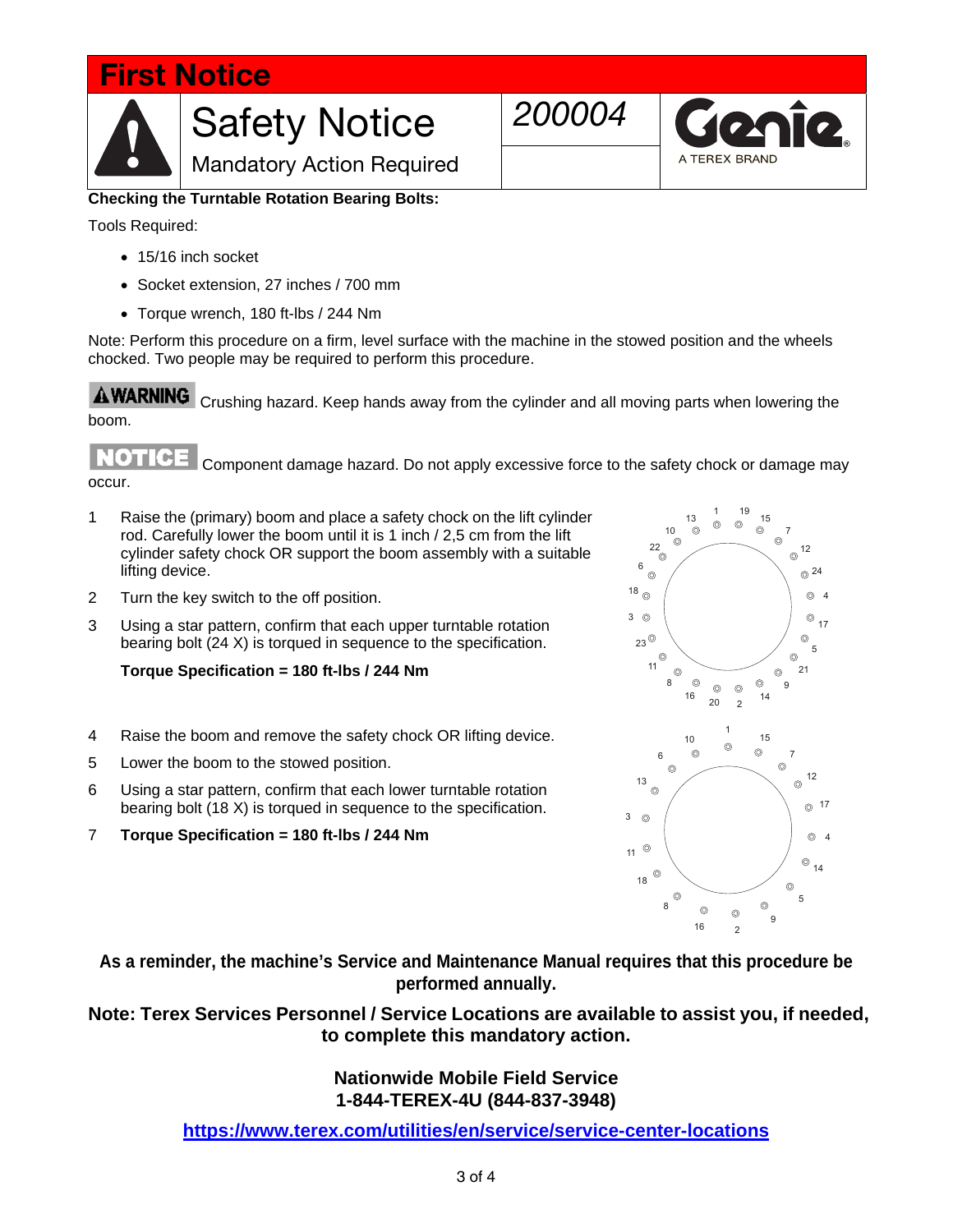# First Notice

Mandatory Action Required



#### **Warranty:**

The labor and travel miles required to perform this Bulletin are covered under the provisions of our LIMITED PRODUCT WARRANTY statement. If you are the owner of an affected machine and are not an authorized Terex AWP dealer, please contact your nearest AWP dealer for assistance in completing this Bulletin. Only Terex AWP authorized dealers will be reimbursed for labor or any other costs associated with this Bulletin under the provisions of our standard warranty terms and conditions. Warranty claims are submitted online by dealers. To file a claim, logon to:

#### https://www.gogenielift.com

If you need more information about filing a warranty claim, please contact Terex AWP Warranty Department at:

| Email (North America):         | AWP.Warranty@terex.com       |  |  |
|--------------------------------|------------------------------|--|--|
| Email (Asia-Pacific):          | warranty.awpchina@terex.com  |  |  |
| Email (Brazil):                | AWP.Warrantybrazil@terex.com |  |  |
| Email (all others):            | AWP.Warranty@terex.com       |  |  |
| <b>United States:</b>          | + 1-800-536-1800             |  |  |
| Canada:                        | +1-425-881-1800              |  |  |
| Asia-Pacific:                  | + 86-21-347028555            |  |  |
| Brazil:                        | $+0 - 800 - 031 - 0100$      |  |  |
| South America (except Brazil): | $+56-9-6431-2110$            |  |  |
| All other locations:           | +1-425-881-1800              |  |  |

Genie and local industry standards (e.g. ANSI, CSA) require that the seller of a Genie machine report to Genie the model and serial number of each machine sold, as well as the name, address, and telephone number of the new owner, within 60 days of the sale. Use the Owner Update Form attached to the bulletin to indicate the new location or status of any of your machines. You may also visit our website to register your machine.

Machine Registration\_ANSI http://www.genielift.com/en/service-support/product-registration/index.htm

Genie, OSHA and local industry standards, also require that the manufacturer's Safety Notice be completed. It is your responsibility to communicate this important information to all machine owners and applicable branches. If you require additional copies of this Safety Notice, or would like to know open bulletins for any of your machines, go to:

https://www.genielift.com/en/support/safety

For technical questions, contact your local Genie Product Support Team or email us at:

AWP.TechnicalSupport@terex.com

#### **Enclosures:**

- Customer Machine List
- New Owner Update Form
- Completion Form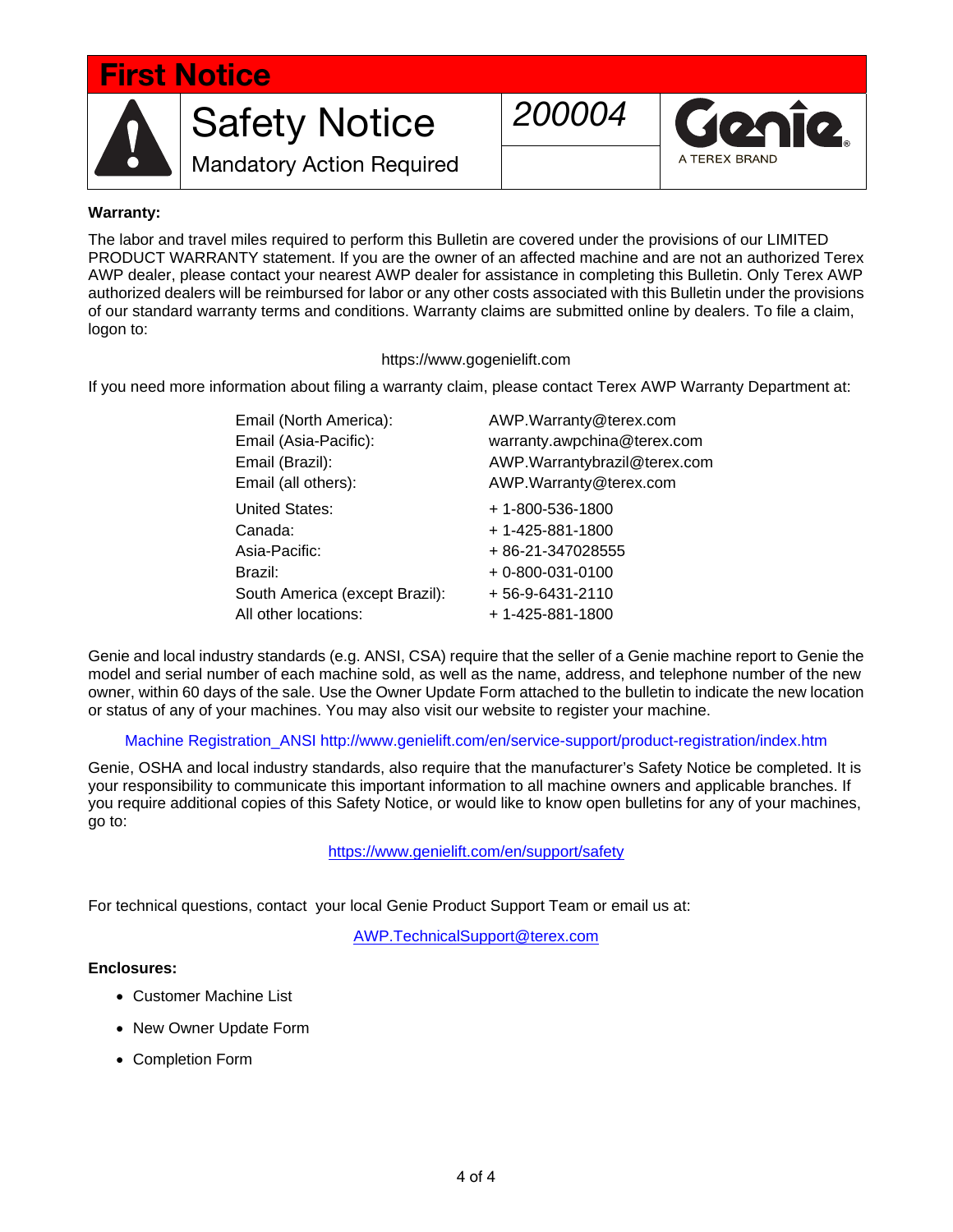

# Safety Notice 200004

## **New Owner Update Form**

(for updating machine owner information only)

Genie and ANSI require that the seller of a Genie machine report to Genie the model and serial number of each machine sold, as well as the name, address, and telephone number of the new owner, within 60 days of the sale.

 If you have sold a machine, list new owner's name, address and phone number, for each machine. List complete model and serial number (ex. S6015H-35019, S60H-36481, S60TX16H-35633, S60TXH-37603, S60X16H-35719, S60XC16H-35141, S65XCH-45640).

 $\mathbf{L}$ 

#### **New Owner Information:**

|                            | Machine 1 | Machine 2 | Machine 3 |
|----------------------------|-----------|-----------|-----------|
| Model*                     |           |           |           |
| Serial Number*             |           |           |           |
| Owner Name*                |           |           |           |
| Address 1*                 |           |           |           |
| Address 2                  |           |           |           |
| City/State/Zip*            |           |           |           |
| Phone Number*              |           |           |           |
| <b>Contact Person</b>      |           |           |           |
| * Required fields          |           |           |           |
| <b>Seller Information:</b> |           |           |           |
| Date:                      |           |           |           |
| Company Name:              |           |           |           |
| Account #:                 |           |           |           |
| Address:                   |           |           |           |
| (street):                  |           |           |           |
| $(city)$ :                 |           |           |           |
| (state, zip code) :        |           |           |           |
| Phone #:                   |           |           |           |

List any machines that could not be inspected or repaired because of the following:

| -                        |
|--------------------------|
| $\overline{\phantom{a}}$ |
| -<br>-                   |
|                          |

#### **Return completed form to:**

| <b>United States:</b> | awp.warranty@terex.com |
|-----------------------|------------------------|
| Canada:               | awp.warranty@terex.com |
| Mexico:               | awp.warranty@terex.com |
| Caribbean:            | awp.warranty@terex.com |

South America: awp.warrantybrazil@terex.com Central America: awp.warrantybrazil@terex.com Asia-Pacific: awp.warranty@terex.com All other locations: awp.warranty@terex.com

 $\mathbf{I}$